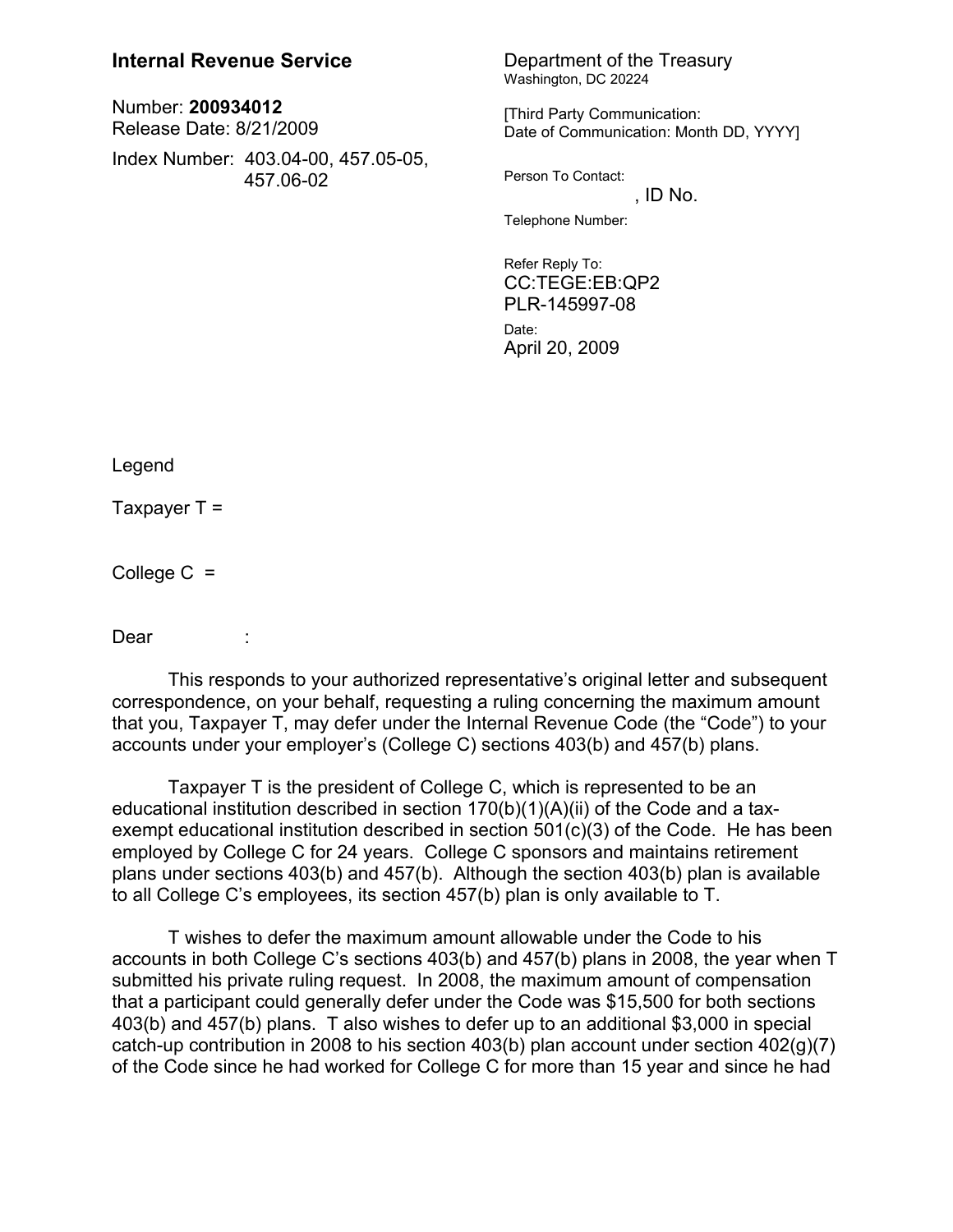## PLR-145997-08 2

not previously made any catch-up contribution under this provision, although he had previously contributed a total of slightly less than \$107,000 in elective deferrals into his account in College C's section 403(b) plan during his career with this employer. Both College C's plans described under sections 403(b) and 457(b) provide that a participant may defer the maximum amount possible under their respective sections of the Code.

T has requested the Service to issue the following three rulings:

- 1. T may make an elective deferral to College C's section 457(b) plan of the maximum amount of \$15,500 for calendar year 2008 and may also defer to College C's section 403(b) plan the maximum amount of \$15,500 for calendar year 2008 for a combined total of \$31,000 to both plans.
- 2. Because T has performed at least 15 years of full-time service with College C, a qualified organization described in section 402(g)(7)(B), T is eligible to make a special catch-up contribution of \$3,000 for 2008 to College C's section 403(b) plan, thus increasing the permissible limit of his elective deferral to his account in its section 403(b) plan to \$18,500 for 2008.
- 3. If T is eligible to defer \$18,500 to College C's section 403(b) plan in 2008, T may still defer \$15,500 to his account in its section 457(b) plan for 2008.

Section 402(g) of the Code provides the limitations on exclusions for elective deferral contributions to certain plans such as section 403(b) plans. Section 402(g)(1)(A) provides that, in general, the elective deferrals of any individual for any taxable year shall be included in such individual's gross income to the extent the amount of such deferrals for the taxable year exceeds the applicable dollar amount.

Section  $402(g)(1)(B)$  of the Code provides that the applicable dollar amount is the amount determined in accordance with a specific table. For 2008, the applicable dollar amount is \$15,500.

Section 402(g)(3) of the Code provides that the term "elective deferrals" means, with respect to any taxable year, the sum of (A) any employer contribution under a qualified cash or deferred arrangement (as defined in section 401(k)) to the extent not includible in gross income for the taxable year under subsection (e)(3), (B) any employer contribution to the extent not includible in gross income for the taxable year under subsection (h)(1)(B), (C) any employer contribution to purchase an annuity contract under section 403(b) under a salary reduction agreement, and (D) any elective employer contribution under section 408(p)(2)(A)(i).

Section 402(g)(4) of the Code provides for an increase in the limit for amounts contributed under a section 403(b) contract and that for taxable years beginning after December 31, 2006, the Secretary shall adjust the \$15,000 amount under section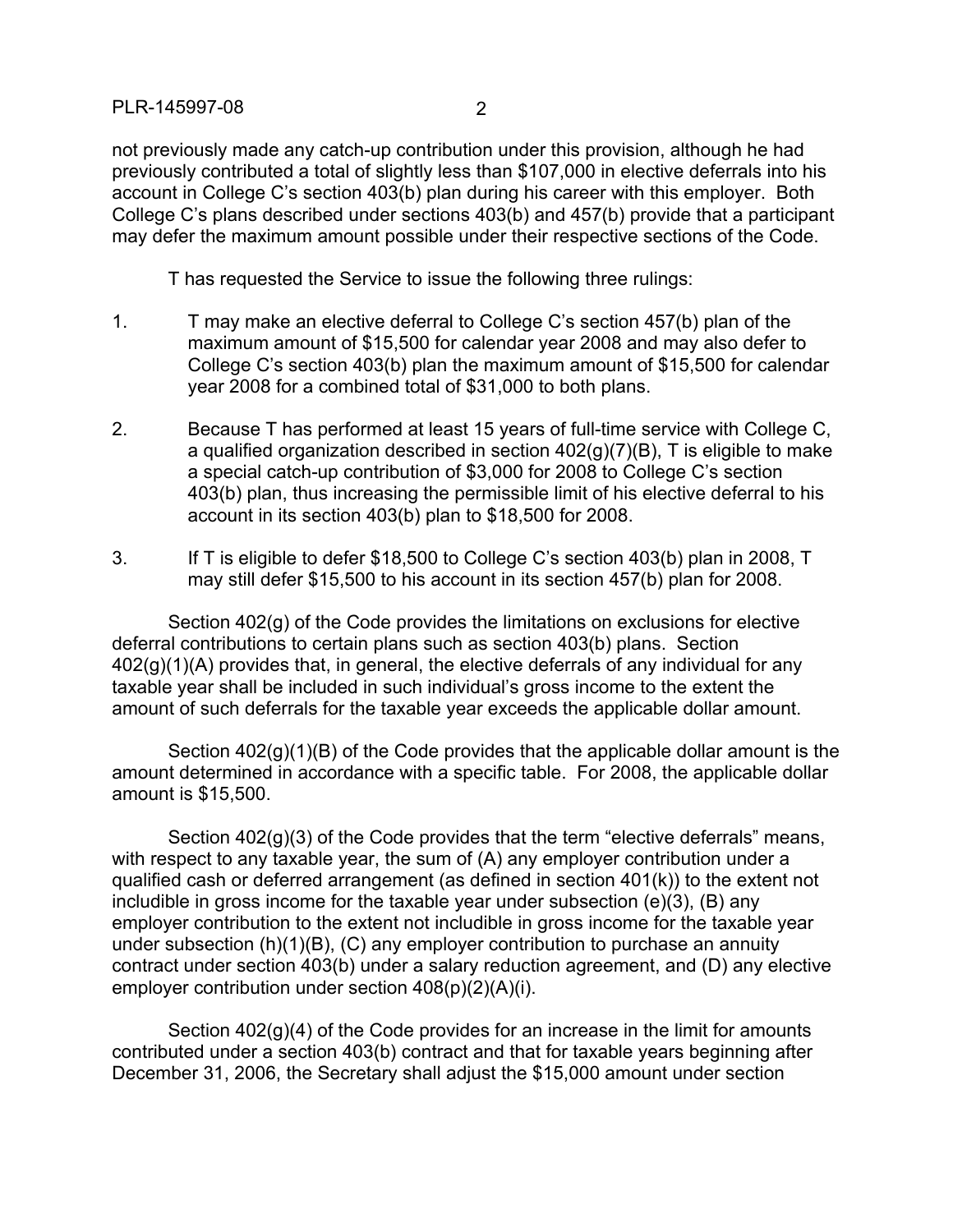$402(q)(1)(B)$  at the same time and generally in the same manner as under section 415(d). For 2008, the applicable dollar amount is \$15,500.

Section 457(b)(2) of the Code provides that the term "eligible deferred compensation plan" means a plan established and maintained by an eligible employer which provides that (except as provided in paragraph (3)) the maximum amount which may be deferred under the plan for the taxable year (other than rollover amounts) shall not exceed the lesser of the applicable dollar amount or 100 percent of the participant's includible compensation.

Section 457(b)(3) of the Code provides that an "eligible deferred compensation plan" may provide that for one or more of the participant's last three taxable years ending before he attains normal retirement age under the plan, the ceiling set forth in section 457(b)(2) shall be the lesser of (A) twice the dollar amount in effect under subsection (b)(2)(A), or (B) the sum of (i) the plan ceiling established for purposes of paragraph (2) for the taxable year (determined without regard to this paragraph), plus (ii) so much of the plan ceiling established for purposes of paragraph (2) for taxable years before the taxable year as has not previously been used under paragraph (2) or this paragraph.

Section 457(c) of the Code provides that the maximum amount of compensation of any one individual that may be deferred under section 457(a) may not exceed the applicable dollar amount under section 457(b)(2)(A) (which was \$15,500 for 2008) as modified by the adjustment discussed above provided under section 457(b)(3). Section 457(c), as amended under the Economic Growth and Tax Relief Reconciliation Act of 2001 (EGTRRA), effective after December 31, 2001, no longer imposes any requirement to reduce the maximum amount that may be deferred for an individual under section 457(b) by any amount contributed for such individual to a different type of retirement savings plan such as a section 403(b) plan.

Section 457(e)(15) of the Code provides the applicable dollar amount for elective deferrals to eligible deferred compensation plans. Section 457(e)(15)(A) provides that the applicable dollar amount shall be the amount determined in accordance with a specific table. Section 457(e)(15)(B) provides that for taxable years beginning after December 31, 2006, the Secretary shall adjust the \$15,000 amount under section 457(e)(15)(A) at the same time and generally in the same manner as under section 415(d). For 2008, the applicable dollar amount is \$15,500.

Section 402(g)(3) of the Code defines the term "elective deferrals." For purposes of the definition, it includes employer contributions to purchase an annuity contract under section 403(b) under a salary reduction agreement; it does not include deferrals made to a retirement plan as described in section 457(b) of the Code. Elective deferral contributions to an arrangement described in section 403(b) thus would not be aggregated with deferral contributions to an arrangement described in section 457(b).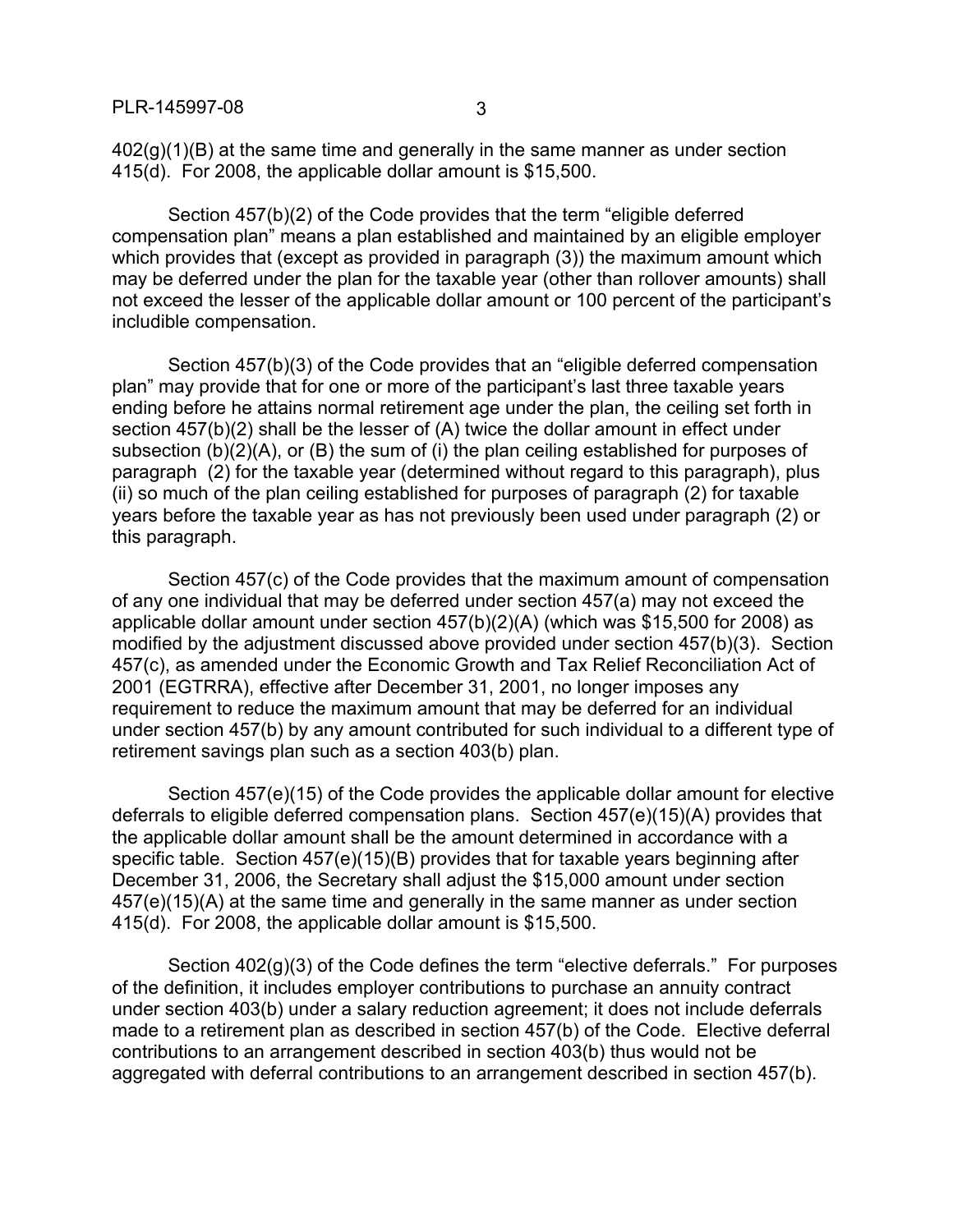Concerning T's special catch-up contribution under section 402(g)(7)(A), section 1.403(b)-4(c)(3)(i) of the Income Tax Regulations provides that in the case of a qualified employee of a qualified organization for whom the basic section 403(b) elective deferrals for any year are not less than the applicable dollar amount under section 402(g)(1)(B), the section 403(b) elective deferral limitation of section 402(g)(1) for the taxable year of the qualified employee is increased by the least of (A) \$3,000; (B) the excess of \$15,000 over the total elective deferrals described in section 402(g)(7)(A)(ii) made for the qualified employee by the qualified organization for prior years; or (C) the excess of \$5,000 multiplied by the number of years of service of the employee with the qualified organization, over the total elective deferrals (as defined at section 1.403(b)-2) made for the employee by the qualified organization for prior years.

Section 1.403(b)-4(c)(3)(ii)(A)(1) of the Regulations provides that for purposes of this paragraph (c)(3), *qualified organization* includes an eligible employer that is an educational organization described in section 170(b)(1)(A)(ii) of the Code.

Section 1.403(b)-4(c)(3)(iii) of the Regulations provides that for purposes of this paragraph (c)(3), *qualified employee* means an employee who has completed at least 15 years of service taking into account only employment with the qualified organization. Thus, an employee who has not completed at least 15 years of service taking into account only employment with the qualified organization is not a qualified employee.

It has been represented that T has worked for College C for 24 years. For purposes of this ruling, we assume that College C is an educational institution as described in section 170(b)(1)(A)(ii) of the Code. The total amount that T has deferred to College C's 403(b) plan during his career is slightly less than \$107,000.00. It is also represented that throughout the applicable 15-year period for purposes of the additional \$3,000 catch-up contribution, T was a full-time employee of College C.

The amount which T has contributed by elective deferral to College C's section 403(b) plan in the past (slightly under \$107,000.00) would not prevent him from making the \$3,000 elective deferral catch-up contribution to this plan in 2008 under section 1.403(b)-4(c)(3)(i) of the regulations. Thus T's total elective deferral contributions to College C's section 403(b) plan consisting of his section  $402(q)(7)$  catch-up contribution combined with the general elective deferral contribution limit of section 402(g)(1) of the Code may equal \$18,500 for 2008.

Based on the information, documents, and representations presented to us, we rule as follows:

1. Taxpayer T may defer to the section 457(b) plan maintained by College C the maximum amount of \$15,500 for calendar year 2008 and also defer to the